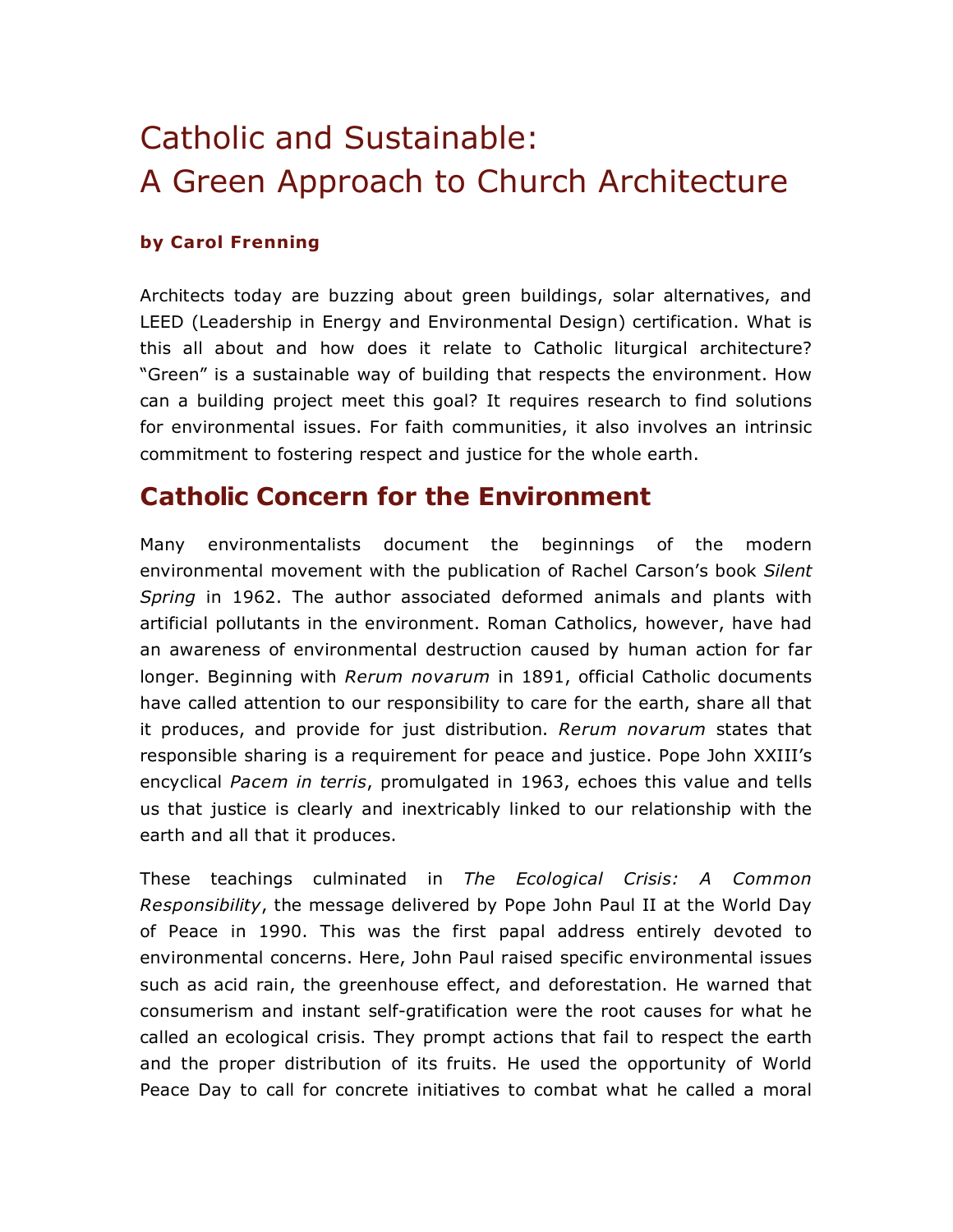issue because our personal values and choices affect the well being of future generations (#14).

In 1991, the U.S. bishops identified seven Catholic moral and spiritual traditions as "integral dimensions of ecological responsibility" in *Renewing the Earth: An Invitation to Reflection and Action on Environment in Light of Catholic Social Teaching*. The first of these traditions speaks of a Godcentered, sacramental view of the universe. From our scriptural beginnings in Genesis, when God created the world and pronounced it "good," we find belief in an immanent God and an incarnational theology in which God took on human flesh to become one of us. Based on this understanding, we believe God to be present throughout the created world.

Giving thoughtful consideration to our scriptural foundations and Roman Catholic tradition helps us to understand the importance of respecting God's creation, as well as the moral imperative for right relationships and reverence for the whole earth. This provides a larger context for seeking ways to incorporate sustainable design into building and renovating churches. Does this mean we have to abandon traditional forms and detailing in favor of a rustic or a high-tech look? No. Sustainable architecture is not a question of style; it is about choices made during the design process.

Sustainable design views the building holistically and observes how it interacts with the environment. This awareness informs decisions about efficient energy, whether to build on a watershed area, or choosing not to disturb a natural prairie environment. Additional deliberation can include conserving water, incorporating geothermal heating or gray waste water that reuses water through re-filtering systems, or how to select materials outside and inside the building. The planning process for sustainable design can take longer because of the research needed and because we may need to change our thinking process in order to see the bigger picture.

#### **Building "Green"**

- Invite the building committee to study Catholic documents on justice and environmental issues.
- Study the natural setting of your site, the view and also natural heating and cooling options: sun in the winter and cool breezes in the summer.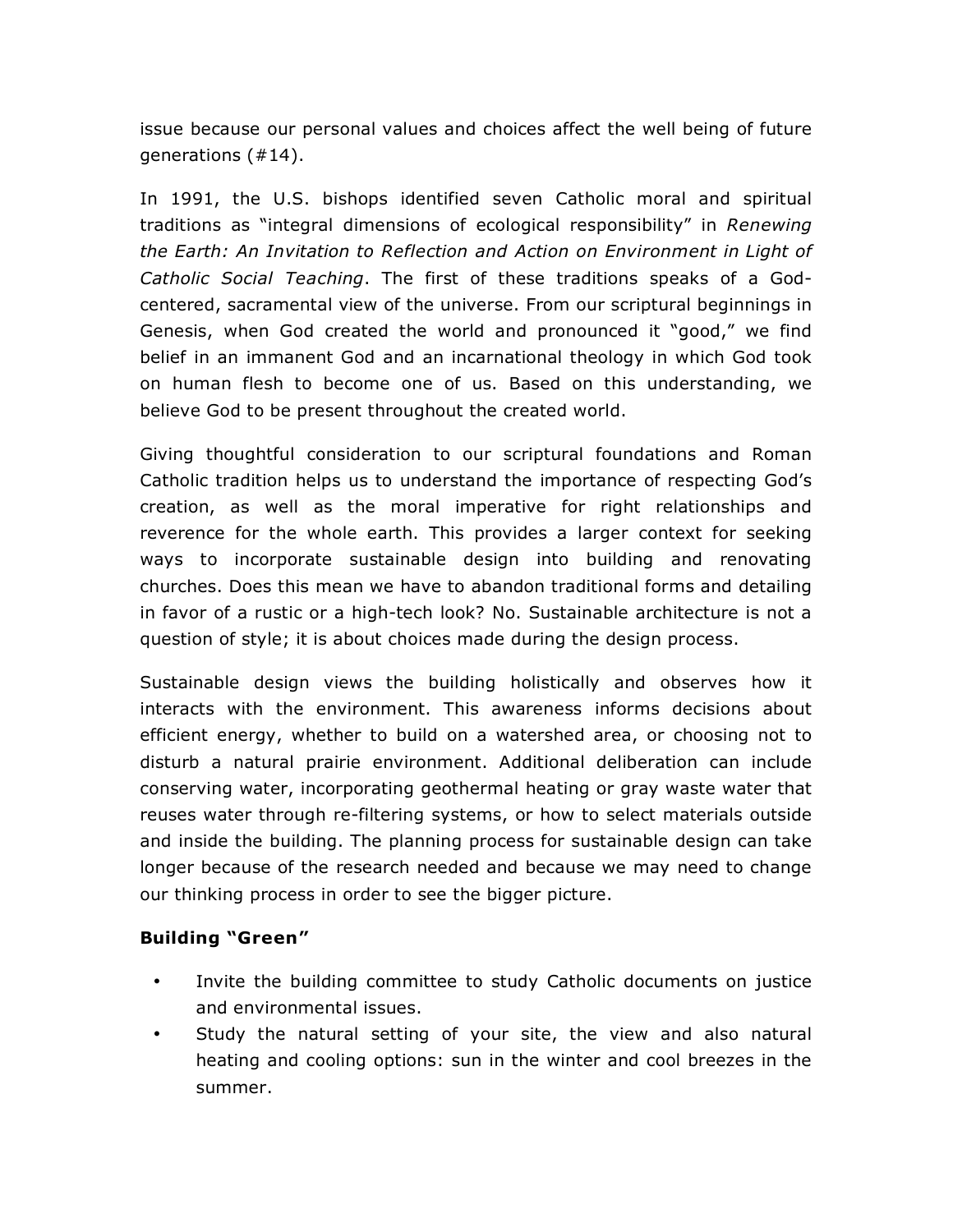- Ask LEED to inspect and certify your project. Consider dedicating space to serve meals to the poor or elderly or to house families in need.
- Provide views of the natural world by incorporating outdoor areas for prayer.
- Encourage "reversible renovation." Reversible renovations allow for building changes to be reversed if necessary in the future. Sloping a flat floor may be helpful now, but it may prove to be more costly when adding a later addition to the building.
- Select structural and mechanical systems and materials that are ecologically and environmentally friendly. Cork and linoleum are natural materials, not synthetic ones. High-energy efficient HVAC systems also support a sustainable environment.
- Educate the whole congregation about the values, spirituality, and theology that support sustainable decisions.

## **A Witness for Others**

The Sisters, Servants of the Immaculate Heart of Mary (IHM), in Monroe, Michigan, chose to "think green" when they renovated their 376,000-squarefoot motherhouse. Rather than building a new, smaller facility, they chose to reduce the impact on the environment by building one of the largest privately funded geothermal fields in the country, with a high-energy efficient mechanical system and a restored oak savanna ecosystem. Their efforts produced an award-winning model for sustainable living and building that inspired the state of Michigan to form a Green Building Council. The Sisters also formed the River Raisin Institute to promote education for care of the earth. The Sisters' recent plan for the renovation of their Motherhouse Chapel will also value sustainability.

The proposed renovation honors this commitment, as wells as the needs of their changing congregation. In addition to respecting the existing architecture with a reversible renovation plan, many existing materials will be repositioned and reused. Any new materials will be chosen with sustainable qualities. In this renovation, sustainability brought about a congruence of faith and practice that will have a lasting impact far beyond the current generation of their community.